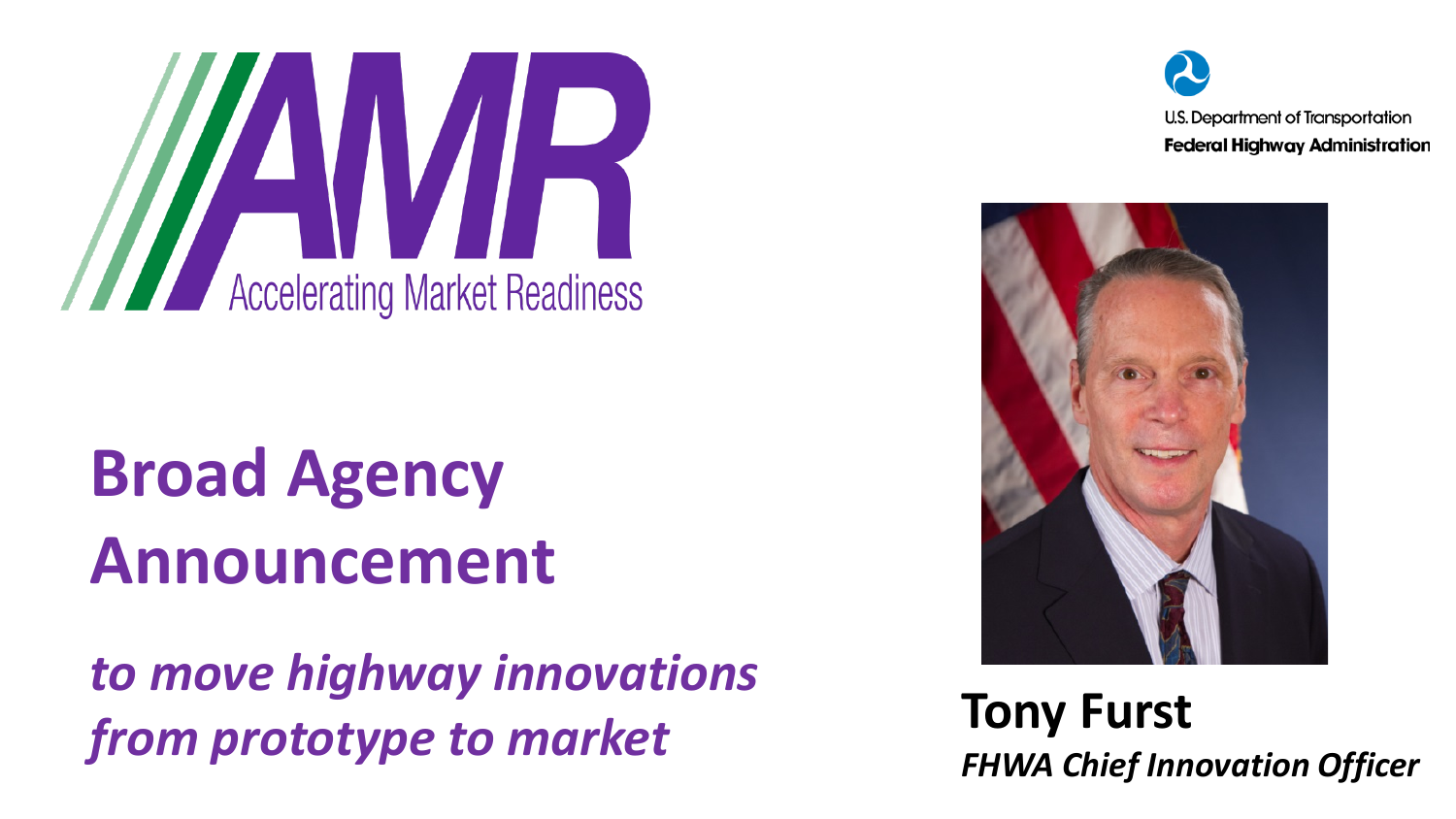



U.S. Department of Transportation **Federal Highway Administration** 

- Spotlight **wider range of innovations available** for the transportation community to deploy
- **Enhanced connections** between the research and practitioner communities
- Enhanced use of available resources to capture and **share knowledge** and information on innovated practices
- **Stronger National STIC Network**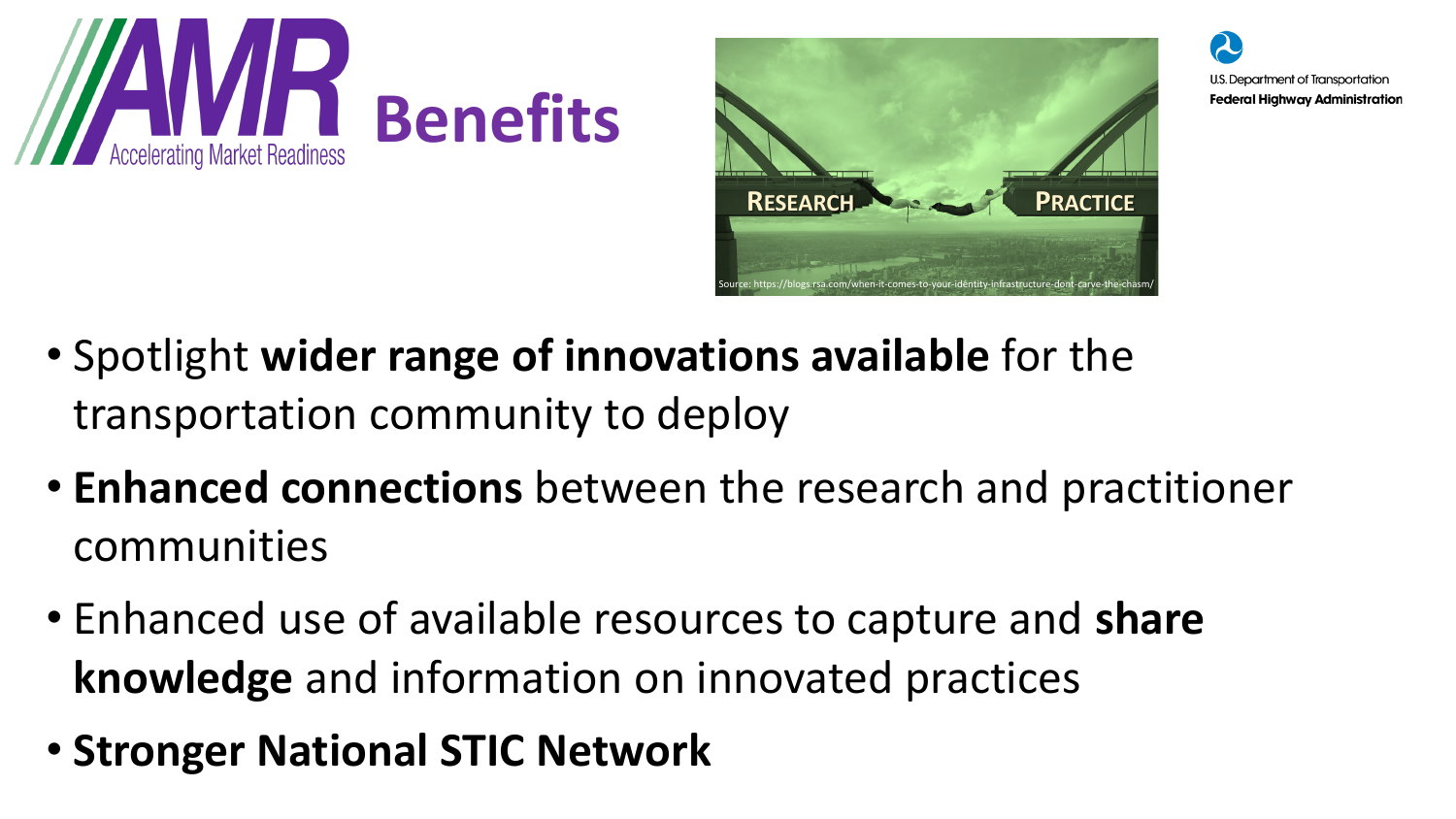

- Field study/field evaluation
- "Trial runs" on transportation projects
- Data collection and data analysis
- Documenting the findings of the above



Goal: Reduce transportationrelated fatalities and serious injuries across the transportation system.



Innovation

Goal: Lead in the development and deployment of innovative practices and technologies to improve the safety and performance of the Nation's transportation system.

Infrastructure



Goal: Invest in infrastructure to ensure mobility and accessibility and to stimulate economic growth, productivity, and competitiveness for American workers and businesses.

U.S. Department of Transportation **Federal Highway Administration**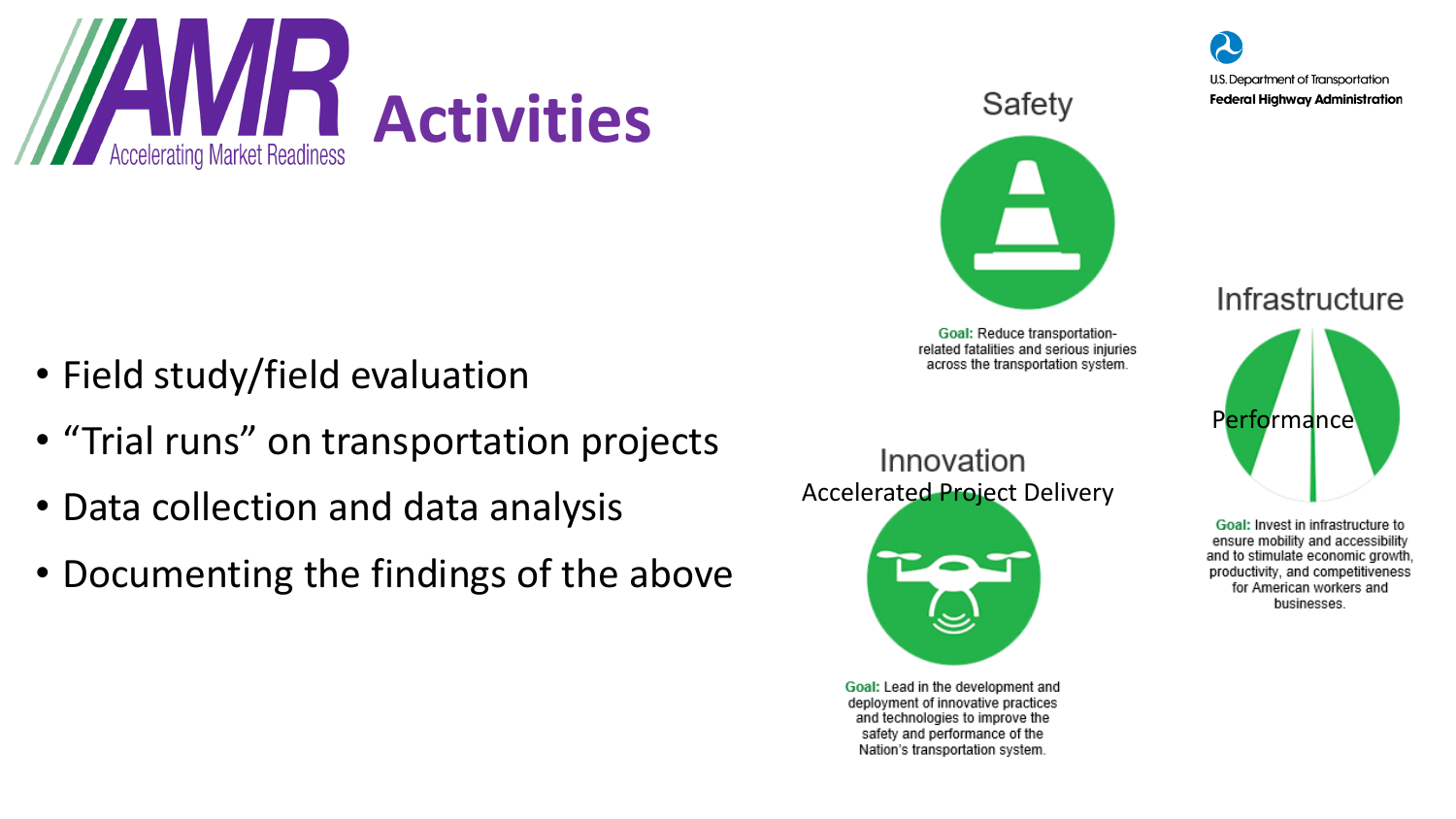

## **Eligible Awardees**



- Indian tribes
- Sub recipients as defined in 2 CFR 200.300
- Private sector organizations
- Partnership/consortium of the above